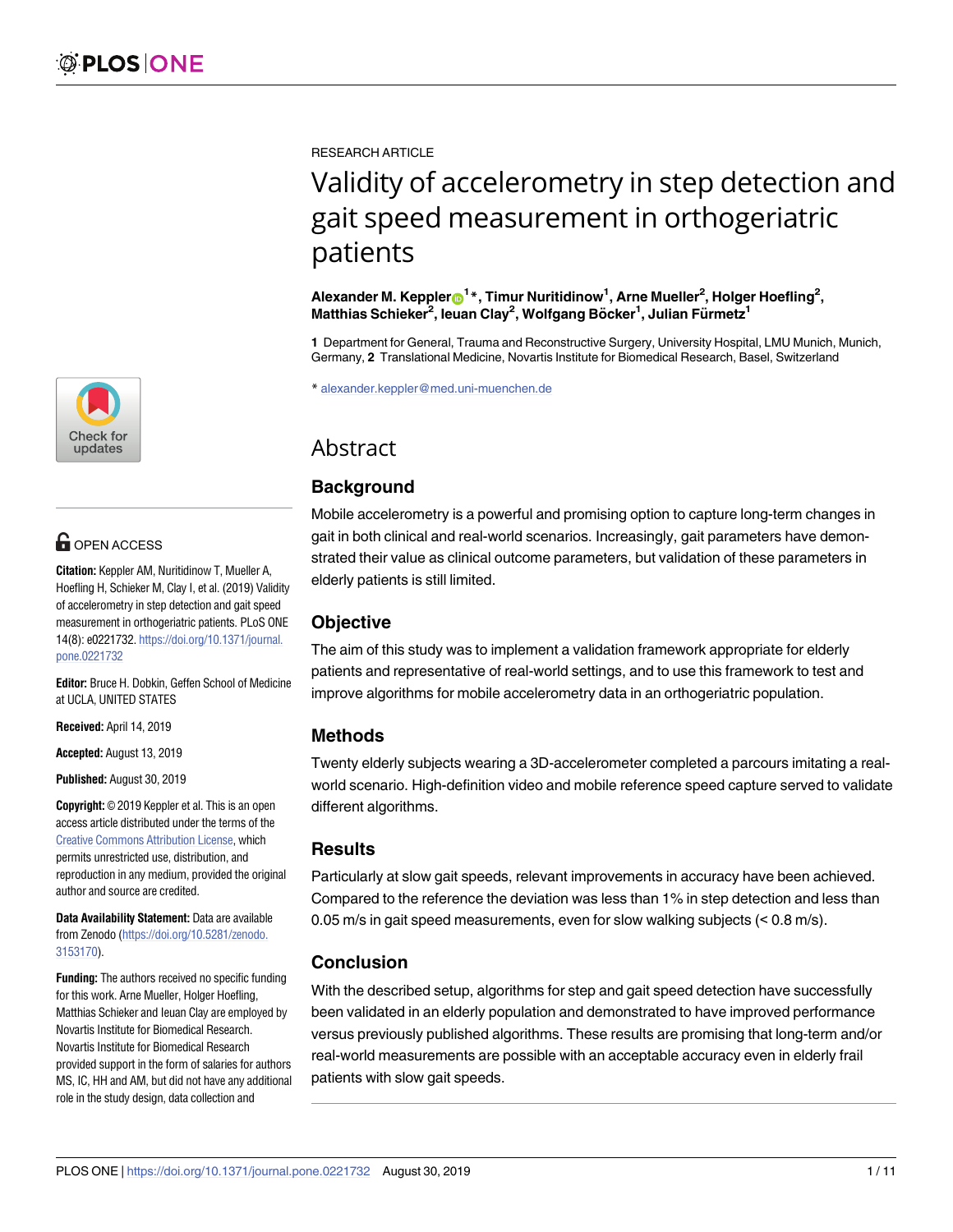<span id="page-1-0"></span>analysis, decision to publish, or preparation of the manuscript. The specific roles of these authors are articulated in the 'author contributions section.

**Competing interests:** We have the following interests: Arne Mueller, Holger Hoefling, Matthias Schieker and Ieuan Clay are employees of and may hold stock in Novartis Institute for Biomedical Research. Martin Daumer and Christian Lederer from Trium Analysis Online GmbH and the Sylvia Lawry Center for MS Research e.V. in Munich provided the actibelt® and technical support. There are no further patents, products in development or marketed products to declare. This does not alter our adherence to all the PLOS ONE policies on sharing data and materials.

# **Introduction**

Independence, mobility and physical activity are important factors for the health of orthogeriatric patients, especially in existing osteoporosis. Treatment of orthogeriatric patients aims to achieve satisfactory mobility and pain relief with surgical or non-surgical treatment methods [\[1](#page-8-0)]. In the field of musculoskeletal research, physical activity is a parameter directly influenced by various treatment options and is increasingly recognised as an important outcome measure [\[2,3](#page-8-0)].

Gait speed is one possible parameter to describe physical functional ability of patients. It has been used in the evaluation of multiple sclerosis and other neurological diseases [\[4\]](#page-8-0) to objectively measure physical health status, and has been shown to be prognostic of increased risk of mortality [[5\]](#page-8-0). In practice, gait speed is often measured in controlled environments as part of the Short Physical Performance Battery or other clinical procedures like the 6-minute walk test [\[6](#page-8-0)[,7\]](#page-9-0). These tests are commonly used, but they only capture specific, short periods of time and do not quantify the usual, real-world gait speed [\[8\]](#page-9-0). Partially, also standardized questionnaires are used to conclude about the mobility of patients. Multiple studies showed that there is no correlation between a questionnaire and the measurement of physical activity in patients. Patients significantly overestimated their daily activity and walking time [[9](#page-9-0),[10](#page-9-0)]. But only with reliable information about real-life walking behaviour, conclusions can be drawn about how different treatments influence the mobility of patients and whether mobility parameters are relevant for the long-term outcome of patients.

Elderly people or patients with slow or impaired real-world gait speed, typical orthogeriatric patients, have not been addressed so far, despite the relevance of gait speed to management and treatment of those patients. In this group of patients, the gait pattern is often more difficult to record and associated with high technical requirements due to the physiological peculiarities of ageing. Due to this, the accuracy of the detection is limited, especially with slow gait speed [[11](#page-9-0)].

Accelerometry is a frequent component of modern portable devices and various activity parameters can be calculated with the help of specific algorithms. High-resolution accelerometry (100 Hz) is a simple and robust technique, and can provide parameters like step count, activity count or caloric expenditure  $[12]$  $[12]$  $[12]$ . The assessment of gait speed from accelerometry data is technically challenging and requires validation in the intended patient population, for example Multiple Sclerosis [[13](#page-9-0)]. In addition, a reliable recording of step count is also possible, which is a generally understandable measure of the physical activity [[14](#page-9-0)].

The aim of this study is to improve and validate continuous measurements of mobility in an orthogeriatric population using accelerometry data for real-world gait speed estimation. Simultaneous assessment of reference speed in a real-life walking parcours, which simulates real-world situations, is used to improve performance of step detection and real-world gait speed estimation algorithms for application in capturing real-world gait speed of elderly, slowwalking patients.

# **Methods**

The study was approved by the local ethical committee (Ref. 627–16) and written consent was obtained by every subject.

For this study, 20 elderly subjects without walking aids or current gait impairment due to neurological disease or acute injury, were recruited from an orthogeriatric population suffering osteoporosis.

The subjects were asked to walk along a gait course ("parcours") which was specifically designed to include real-world environments and scenarios and included both indoor and outdoor sections. The goal was to replicate everyday life as closely as possible, the parcours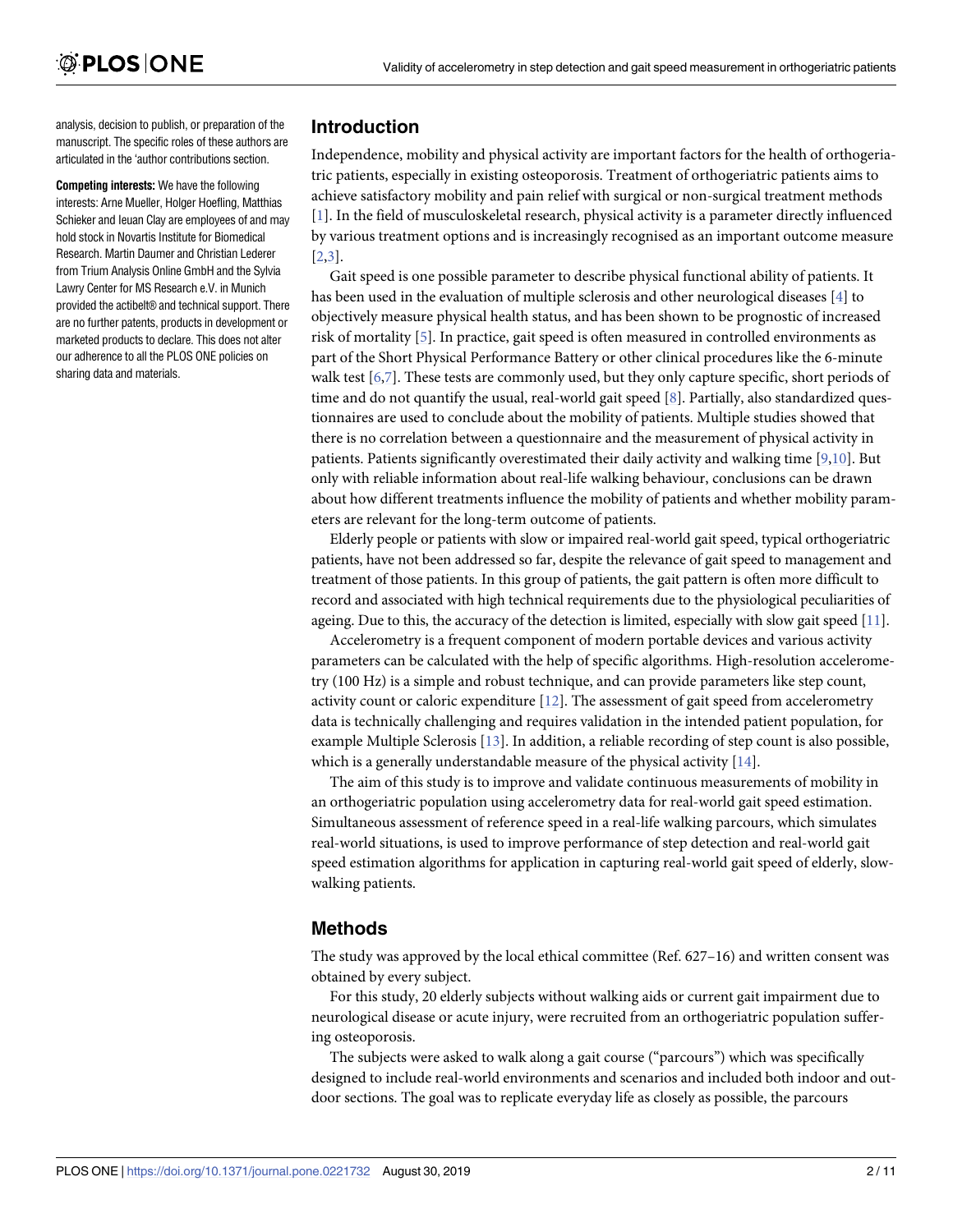<span id="page-2-0"></span>therefore excludes the motivational and other psychological aspects that are usually used during gait tests in a fully controlled clinical environment.

Subjects started their walk in a hallway of the hospital, at the end of which they reached a staircase with 23 steps descending to reach the lobby of the clinic. Crossing the lobby, the subjects went outdoors, where they walked down a pathway towards a road. On their way to the road, subjects walked down a ramp to reach the pavement and ascended 5 steps to reach the pathway back to the clinic. From here on the subjects turned and walked the same path back to the starting point.

While performing the parcours, the subjects wore an actibelt<sup>®</sup>; a tri-axial accelerometer with a sampling frequency of 100 Hz, placed inside the belt buckle, and fixed around the waist by either a leather or elasticated belt, in order to be both discreet and located close to the subject's centre of mass.

Reference standard data for the distance walked and the real-world gait speed during the parcours was collected using a "perambulator": an actibelt $\mathbb R$  mounted on a calibrated measurement wheel (M10, Geofennel, Baunatal, Germany) to enable the development and crossvalidation of algorithms for the estimation of real-world gait speed, based on the accelerometry data, and operated by an observer following the subject. Based on these data, precise mean values for the real-world gait speed of the subjects can be derived from the sinusoidal acceleration signals of the accelerometer placed near the rotational axis of the wheel for up to every 25 cm of the parcours. This can be considered a sufficiently accurate measure, since the step length of a person usually exceeds a length of 25 cm [[15](#page-9-0)].

To assess the quality of step detection algorithms and their derived output for gait characteristics, such as the step, stance or swing time and the step count, the subject's walk was documented on video with a high-definition smartphone (Huawei, Mate 9, Shenzhen, China). Reference data using video annotation is well established for validation of accelerometry data since many years [\[16\]](#page-9-0). We have therefore opted for this method, which allows several possibilities in the post-processing.

Statistical analysis was performed with SPSS Version 24 and R version 3.3.3.

#### **Results**

19 of the 20 subjects recruited, were female, which is not unexpected as osteoporosis is more frequently observed in women. The demographic data of the population is shown in Table 1.

Different comorbidities are also to be expected within the given patient group, [Table](#page-3-0) 2 displays a summary of comorbidities and indicators observed for the subjects of the study.

#### **Range of speed**

Six out of 20 subjects were in the gait speed range below 1.0 m/s. Most subjects ( $n = 14$ ) are in the range between 0.9 m/s and 1.2 m/s. Mean speed values for each segment of the parcours based on the reference measurements are shown in [Fig](#page-3-0) 1.

|  | Table 1. Orthogeriatric study population. |  |
|--|-------------------------------------------|--|
|--|-------------------------------------------|--|

| Demographics | Median (SD)    |  |
|--------------|----------------|--|
| N            | 20             |  |
| Age          | 75.5 (7.817)   |  |
| Height (cm)  | 162.5(7.409)   |  |
| Weight (kg)  | 67(11.119)     |  |
| BMI          | 26.175 (3.575) |  |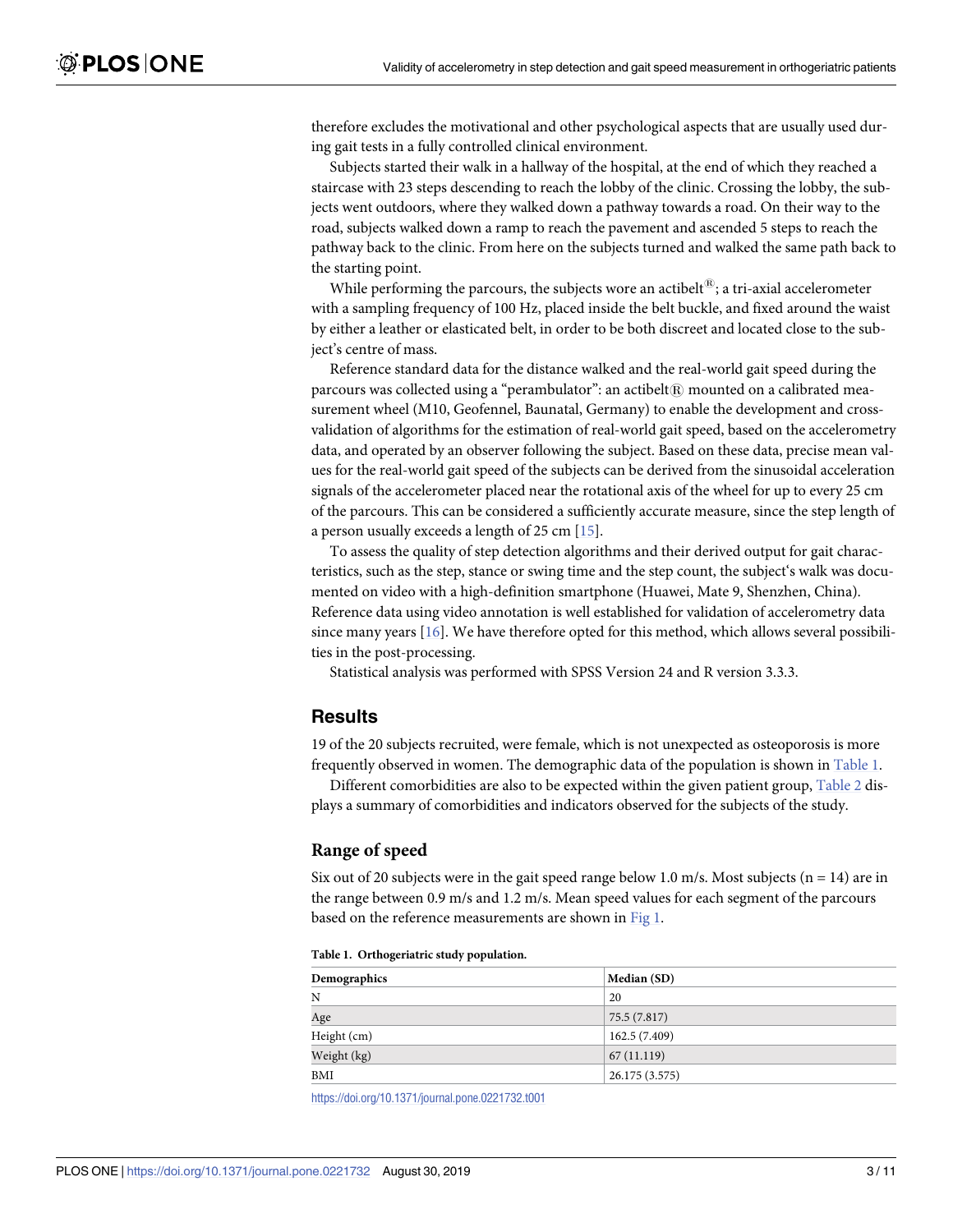| Comorbidity              | Proportion (%) |
|--------------------------|----------------|
| Hip fracture             | 20             |
| Vertebral body fracture  | 20             |
| Wrist fracture           | 35             |
| Cardiovascular disease   | 45             |
| Neurological disease     | 20             |
| Musculoskeletal disease  | 70             |
| Previous falls           | 30             |
| Joint arthroplasty       | 25             |
| Sports on a regular base | 55             |

#### <span id="page-3-0"></span>**[Table](#page-2-0) 2. List of comorbidities.**

<https://doi.org/10.1371/journal.pone.0221732.t002>

For subject 16 and 20 the parcours had to be shortened to a simpler back and forth walk in the hallway section, thus data is only shown for the completed sections of the parcours.

#### **Algorithms**

We tested two sets of algorithms for step detection and speed estimation. As a reference we used the original algorithms developed for use with actibelt $^{\circledR}$  and validated in healthy volunteers [\[17\]](#page-9-0) and MS patients [[13](#page-9-0)] and we tested a new set of algorithms designed to improve step detection and speed estimation in elderly, slow-walking adults.

The accelerometer is placed in a specific position inside the belt buckle. Therefore if the belt is correctly worn one of the axis of the accelerometer approximately corresponds to the direction of gravity. We therefore use the reference frame of the accelerometer as our algorithm does not correct the direction of gravity.

The original algorithms consist of the algorithm for step detection, named *stepslc*, and for speed estimation, named *speedsvr*. The step detection algorithm *stepslc* applies a sliding window approach with adaptive thresholds for magnitude and frequency to detect minima in the vertical acceleration signal, which are assumed to correspond to heel strike events. Detected



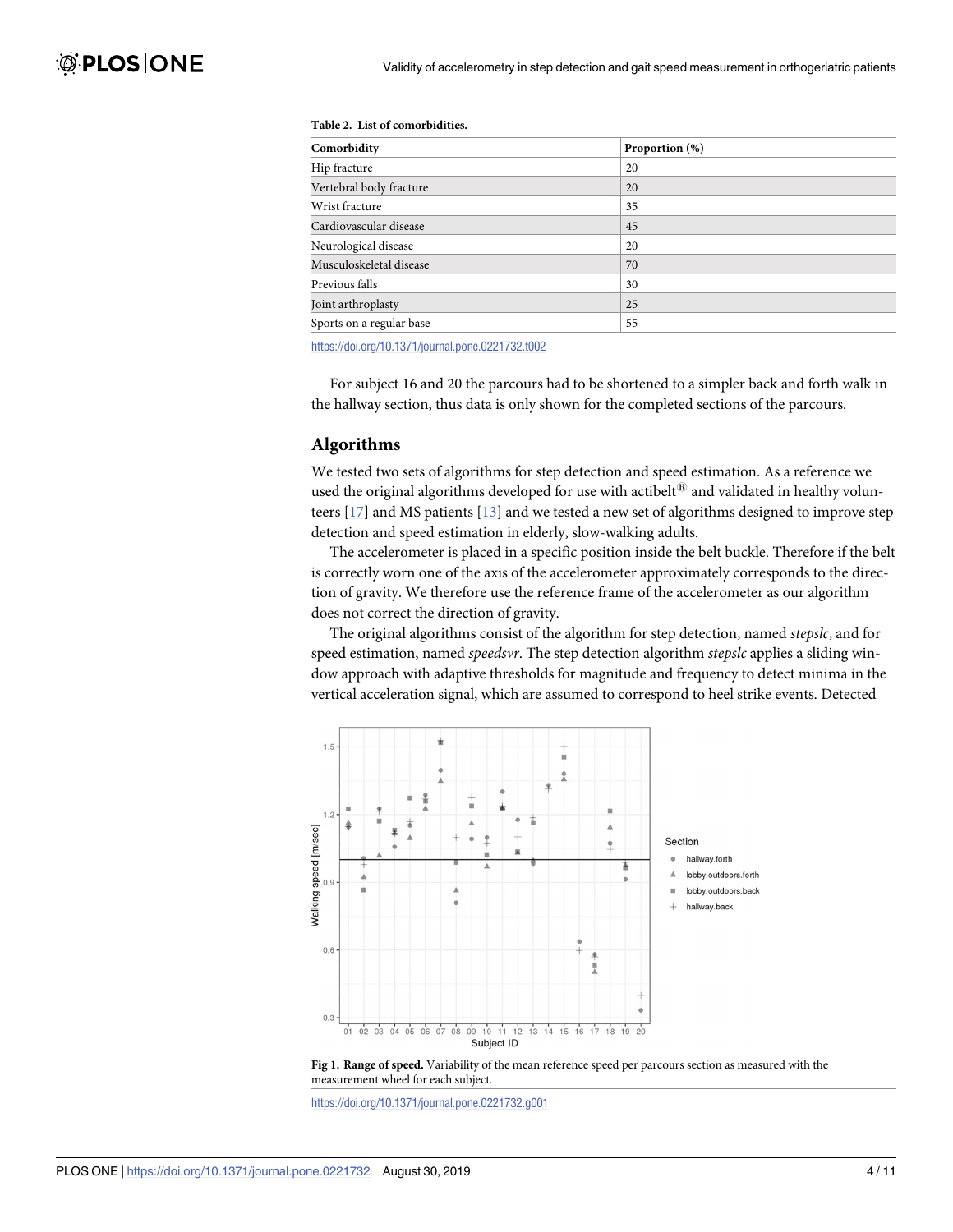<span id="page-4-0"></span>steps are subsequently used to estimate a mean speed per step using *speedsvr*, a support vector regression machine trained normal walking volunteers to estimate the walking speed based on 4 different features extracted from the accelerometer signal [\[18\]](#page-9-0).

The newly developed algorithm, named *stepwave*, builds on the feature extraction approach for step detection and speed estimation. Individual raw acceleration data files for a given patient were processed using an algorithm similar to Sabatini et al where first steps are detected and parameterized, before a Hilbert transform is used to calculate an analytical signal from which gait speed is projected per step using a linear model [\[19](#page-9-0)]. In the first step, a short time Fourier Transform is used to extract dominant frequencies from the raw signal: a broad band (0.7 Hz– 3 Hz) filter pass removes some noise from the signal before it is divided into overlapping windows of approximately 2.5 seconds, a Fast Fourier transform (FFT) then calculates the frequency domain for each axis. For each window, these results are then combined to determine the dominant frequencies, removing windows where the angle toward gravity or overall activity is not plausible for upright walking, or where there is no dominant frequency. For windows that pass these checks, a Butterworth filter is applied and a Hilbert transform is used to determine the frequency (F), phase (P) and amplitude (A) for each axis (vertical, x; lateral, y; and longitudinal, z). Ax, Ay, Az give good indication of the force involved in a step, independent of the exact timepoint, while F indicates step frequency, and P yields the relative position within a step. Finally, to predict gait speed, a linear model is fit to the parameters Ax, Ay and Az and their interaction terms from our training set (see below). Those features can subsequently be used to detect steps in the signal and estimate mean speeds per step. For the speed estimation a linear model has been fitted to the extracted features using a different dataset (see validation dataset [\[18](#page-9-0)]).

#### **Comparison of step counts**

Annotations for gait events such as the heel strikes, the toe offs and the overall step count was extracted from video data captured during each parcours and used to cross-validate step detection algorithms. Since the current implementations of the step detection algorithms do not yet yield toe-off events as an output, to compare the methods within the context of this paper only the overall step count is used. During the video documentation one of the subjects (subject 14) could not be recorded throughout the outdoors sections of the parcours due to a technical issue, and hence these sections were removed from this subject from the comparison displayed in Fig 2.



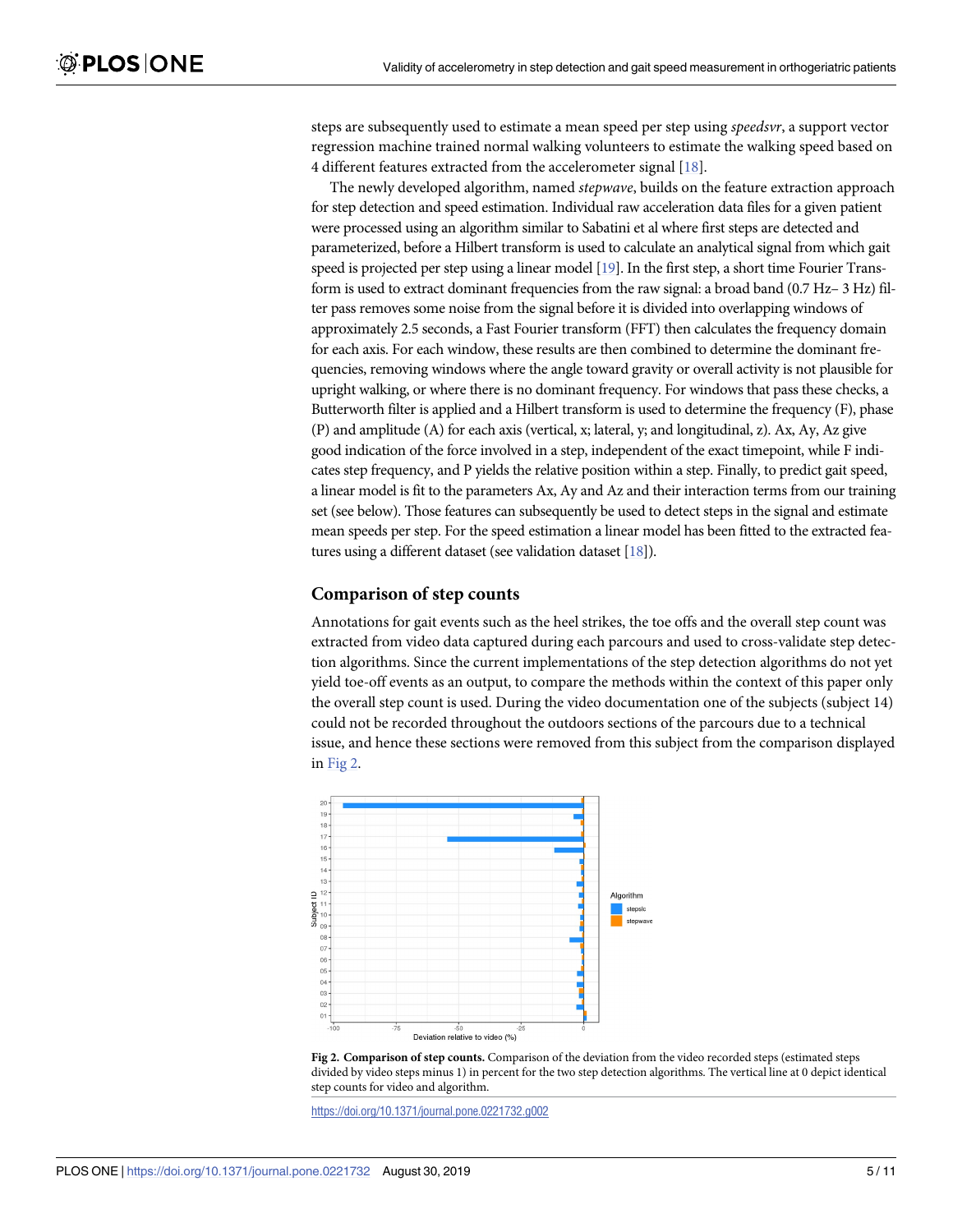<span id="page-5-0"></span>Based on Figs [1](#page-3-0) and [2,](#page-4-0) the original *stepslc* algorithm shows reduced step detection performance for gait speeds below 0.8 m/s (in particular subjects 16, 17 and 20).Relative to this, the *stepwave* algorithm demonstrates good performance in the lower speed range and a more consistent performance over the different subjects and gait speeds.

#### **Comparison of gait speed estimation**

The original speed estimation algorithm combines the step detection by *stepslc* with the speed estimation performed by *speedsvr* for the detected steps. However, for the comparison of speed estimates we combined step detection from *stepwave* with *speedsvr* to eliminate the discrepancies in *stepslc* step detection. We call this combination of algorithms *wavesvr*. Fig 3 displays the estimates of the original speed algorithm in comparison to the reference speeds as captured with the measurement wheel. Since *speedsvr* has been trained with data from a healthy population walking in a normal speed range, the original speed algorithm is expected to perform reasonably well in a similar speed range [[17](#page-9-0)]. However, this combination is known to overestimate speeds in the lower range (*<*0.8 m/sec) [\[13\]](#page-9-0), hence the increasing deviation from the reference (black diagonal in Fig 3) with decreasing gait speed. Thus, the development of the new *stepwave* algorithm has been especially focused on the lower speed range.

The stepwave algorithm consists of step detection and speed estimation, but only the speed estimation part requires training. For the training of speed estimation we used the original dataset published by Schimpl et. al. [\[18\]](#page-9-0).

While *stepwave* was trained on a similar dataset as *speedsvr* with healthy subjects and includes some artificially slow walks, speed estimates are close to the reference speed even below 0.5 m/sec of observed gait speed in the independent validation data ( $Fig 3$ ). The linear fit for stepwave estimates is much closer to the diagonal (intercept of 0.002 and slope 1.040) compared to *wavesvr* (intercept of 0.477 and slope of 0.643) indicating an overall performance improvement in *stepwave*.



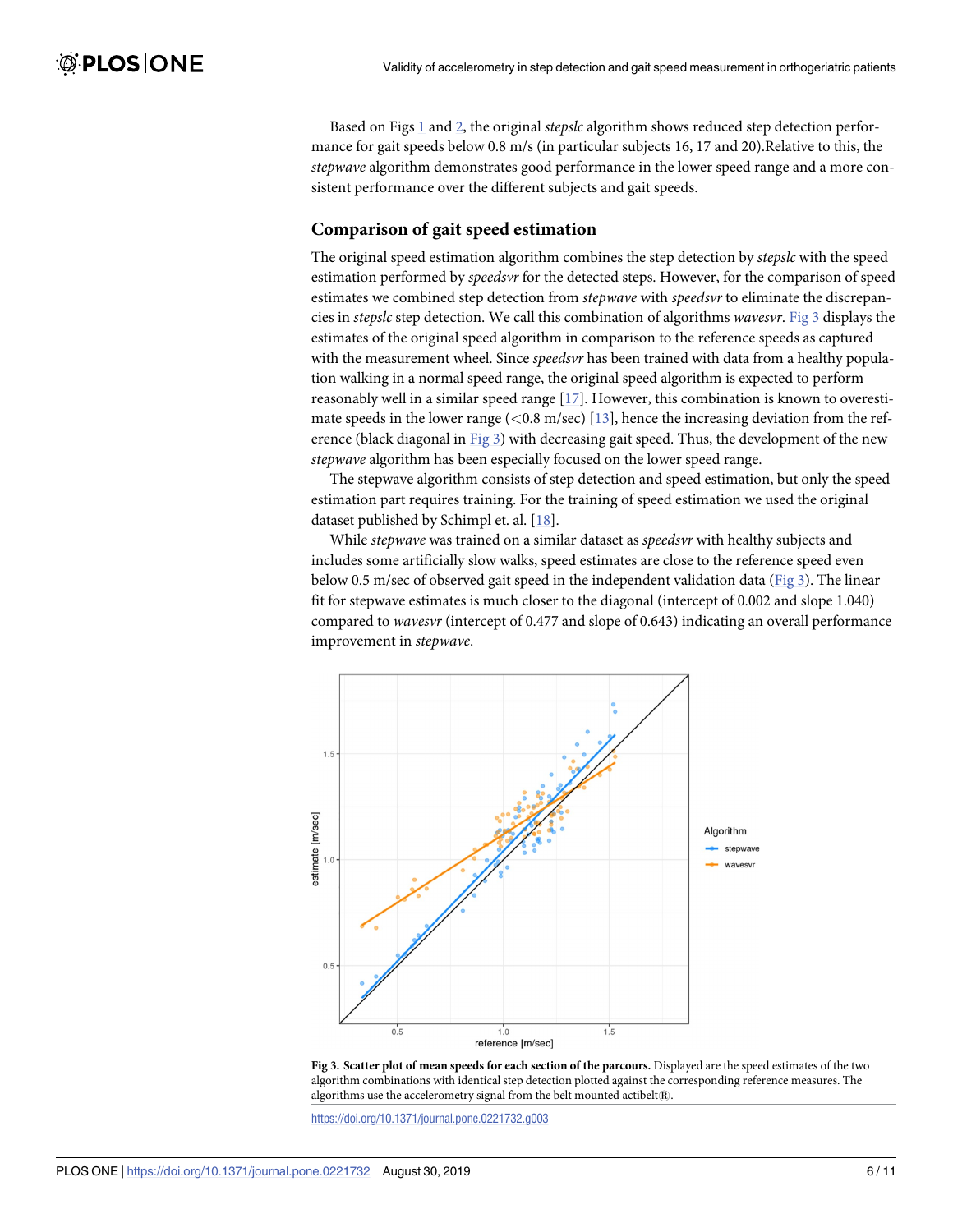| Speed range                                           | Mean reference speed $(m/s)$ | Mean estimated speed (m/s) | Difference (m/s) | Algorithm |  |  |  |  |
|-------------------------------------------------------|------------------------------|----------------------------|------------------|-----------|--|--|--|--|
| Reference speed $< 1$ m/s                             | 0.779                        | 0.985                      | $-0.206$         | wavesvr   |  |  |  |  |
| $1 \text{ m/s}$ < Reference speed $< 1.5 \text{ m/s}$ | 1.200                        | 1.250                      | $-0.045$         | wavesvr   |  |  |  |  |
| Reference speed $< 1$ m/s                             | 0.779                        | 0.818                      | $-0.039$         | stepwave  |  |  |  |  |
| $1 \text{ m/s}$ < Reference speed $< 1.5 \text{ m/s}$ | 1.200                        | 1.250                      | $-0.048$         | stepwave  |  |  |  |  |

<span id="page-6-0"></span>Table 3. Mean difference between reference speed and estimated, grouped by speed range. Both listed speed estimation algorithms utilize the stepwave step detection approach.

<https://doi.org/10.1371/journal.pone.0221732.t003>

Overall *stepwave* shows less bias over the whole range of speeds and in particular in the speed range below 1.0 m/s. A comparison of the mean deviations for a given speed range is shown in Table 3, the difference of *wavesvr* is about five times higher than for *stepwave* for speed *<* 1.0 m/sec (t-test of the difference with from the mean of 0 p *<* 0.0001) whereas for speed  $> 1.0$  m/sec the difference is about the same ( $p > 0.9$ ). This shows that *stepwave* significantly improves estimation of low gait speed, for higher gait speed the two algorithms do not perform significantly differently in our sample.

The Bland-Altman plot in Fig 4 indicates an overall increased accuracy between the reference and *stepwave* estimates, since the errors mostly agglomerate within the limits of agreement or barely lie beyond, as opposed to the *wavesvr* estimates for lower speed.

#### **Discussion**

This study aimed at implementation of a validation framework appropriate for elderly patients and representative of real-world settings, and to use this framework to test and improve algorithms for mobile accelerometry data in an orthogeriatric population. We present a study setup for the collection of high resolution accelerometry and reference data from elderly patients under realistic everyday walking conditions. We then describe how these data can be used to improve of speed estimation and step detection in slow walking orthogeriatric patients.

In previous studies, the original algorithms *stepslc* and *speedsvr* showed a speed overestimation, e.g. in multiple sclerosis patients with moderate to severe disability [[13\]](#page-9-0). With the new algorithm *stepwave*, step detection notably improved for slow walkers (for subjects 16, 17 and 20 with gait speed *<* 0.8 m/s) compared to the original *stepslc* algorithm (see Figs [1](#page-3-0) and [2](#page-4-0)). The accuracy of speed estimation was significantly higher than with the original algorithm *speedsvr*



**Fig 4. Bland-Altman plots of the applied algorithm combinations.** The plot for the original speed algorithm wavesvr and stepwave. The solid horizontal lines are the mean differences between estimated and reference speed, and the dashed lines the 1.96 fold standard deviations.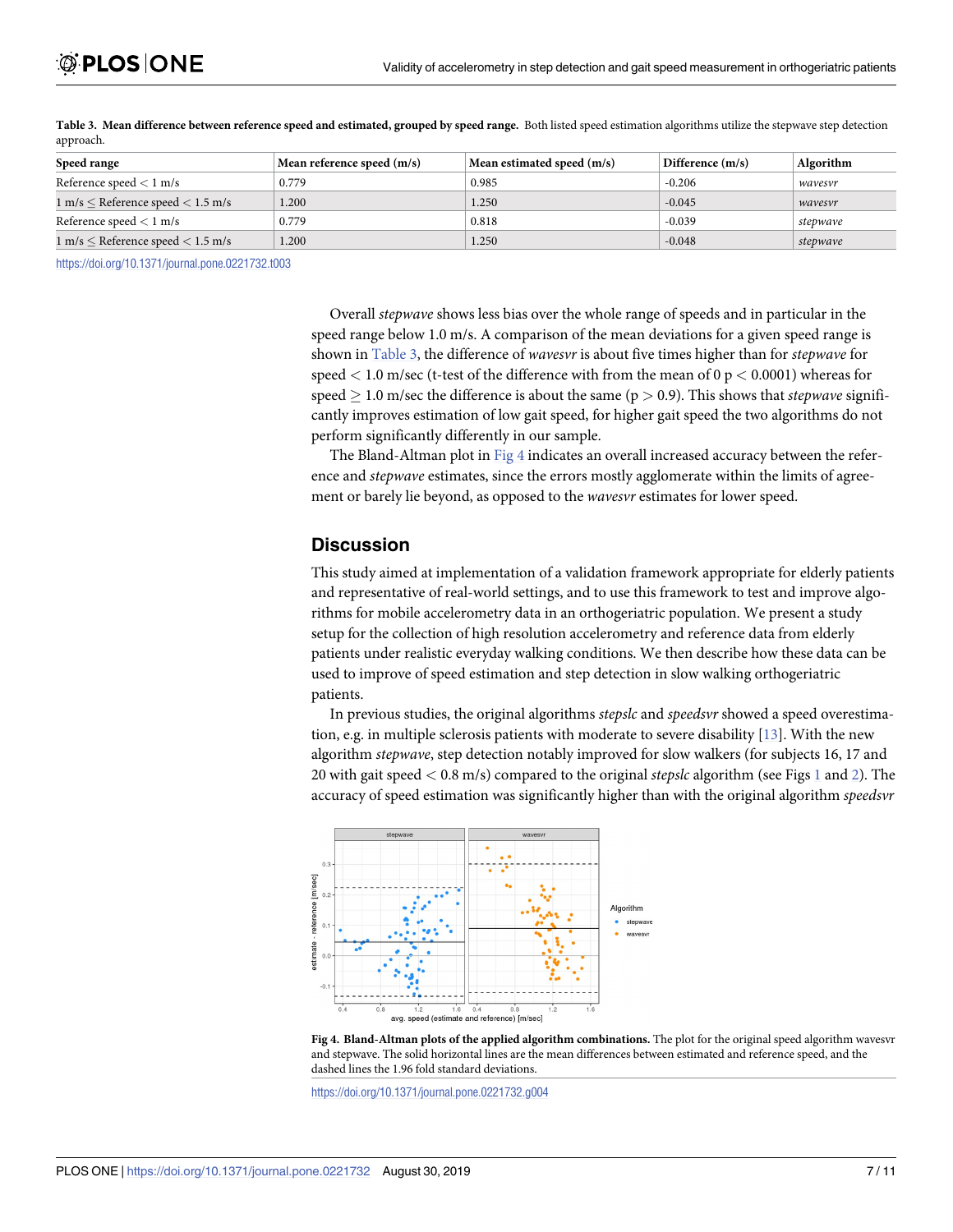<span id="page-7-0"></span>(Figs [3](#page-5-0) and [4\)](#page-6-0). Gait speed estimation improved for subjects with slow gait speeds (see [Table](#page-6-0) 3. The linear regression figure and Bland-Altman plots (Figs [3](#page-5-0) and [4\)](#page-6-0), highlight the improvement in speed estimation.

Recently published algorithms for speed estimation, using accelerometry on a treadmill providing the ground-truth speed values, showed lower accuracy (RMSE 0.11–0.16 m/s vs. 0.09 m/s in our study) [\[20\]](#page-9-0). To our knowledge, there is no other algorithm published which transforms accelerometry data from an elderly population into gait speed with comparable accuracy in ecologically valid settings.

In contrast to gait speed, for which there are few published studies, step detection is well studied with multiple devices on multiple populations  $[21-26]$  $[21-26]$  $[21-26]$ , however different validation protocols, populations and test scenarios make a comparison between existing results challenging, and there is no consensus about standardized setting [[21](#page-9-0),[27,28\]](#page-10-0). Khan et al. and Lipperts et al. tested and validated their algorithms in an elderly population[[27,28\]](#page-10-0). Lipperts et al. used a skin-mounted device in a healthy population and compared it to an orthopaedic target population in a real-life scenario, reporting accuracy in step detection above 92%[\[27\]](#page-10-0). Khan et al. tested their algorithm on healthy elderly home-living persons without abnormal gait patterns and showed accuracy of 94.4%[[28](#page-10-0)]. However, impaired gaits with asymmetry and slow gait speeds downgrade the accuracy of algorithms detecting steps significantly [\[23\]](#page-9-0). In contrast to this, the presented *stepwave* algorithm is still highly accurate for step detection in elderly people including slow gait speeds (see [Fig](#page-4-0) 2). In order to generate evidence on various surgical and non-surgical treatment options, objective, longitudinal measurements of a patient's physical function are needed. Wearable physical activity monitors (PAMs) can now deliver longterm information about the activity of the individual [\[29\]](#page-10-0). This is a new opportunity to constantly monitor patient's outcome over a certain time period and collect data on daily activity patterns and real-world behaviour [[30](#page-10-0)]. Increasingly, these devices are finding their way into medical applications [\[31\]](#page-10-0).

The presented assessment protocol in our study includes a real-world walking scenario and thus stands out clearly from other scenarios, e.g. testing on a treadmill or in the gait laboratory which can deviate strongly from walking representative of real-world gait speed [[23](#page-9-0),[32](#page-10-0)]. The difficulty is to measure the physical activity under real-life conditions in a highly accurate manner.

A clear limitation of our study is that the number of patients included is low. As a result, few people are available for validation of slow gait speeds. Whether the described *stepwave* algorithm achieves a similarly high accuracy in a larger number of slow walking patients or in patients with even severe more gait impairment and very slow gait speeds is the subject of further studies. Furthermore, we excluded the stairs from the speed calculation. Here measurement with a rolling perambulator wheel is not working, so for this part of the parcours only the step detection is included.

### **Conclusion**

The applied study setup and reference measurements have proven to deliver reliable and highquality data, which can be fully used to improve algorithms to extract objective measures from accelerometry data.

Further analysis including an analysis of gait characteristics using annotated video data, as well as a comparison of the performance of various step detection and real-world gait speed estimation algorithms is warranted. Future research, for example in orthogeriatric and frail patient populations are necessary to achieve more detail and data especially for slow walking speeds and impaired gaits.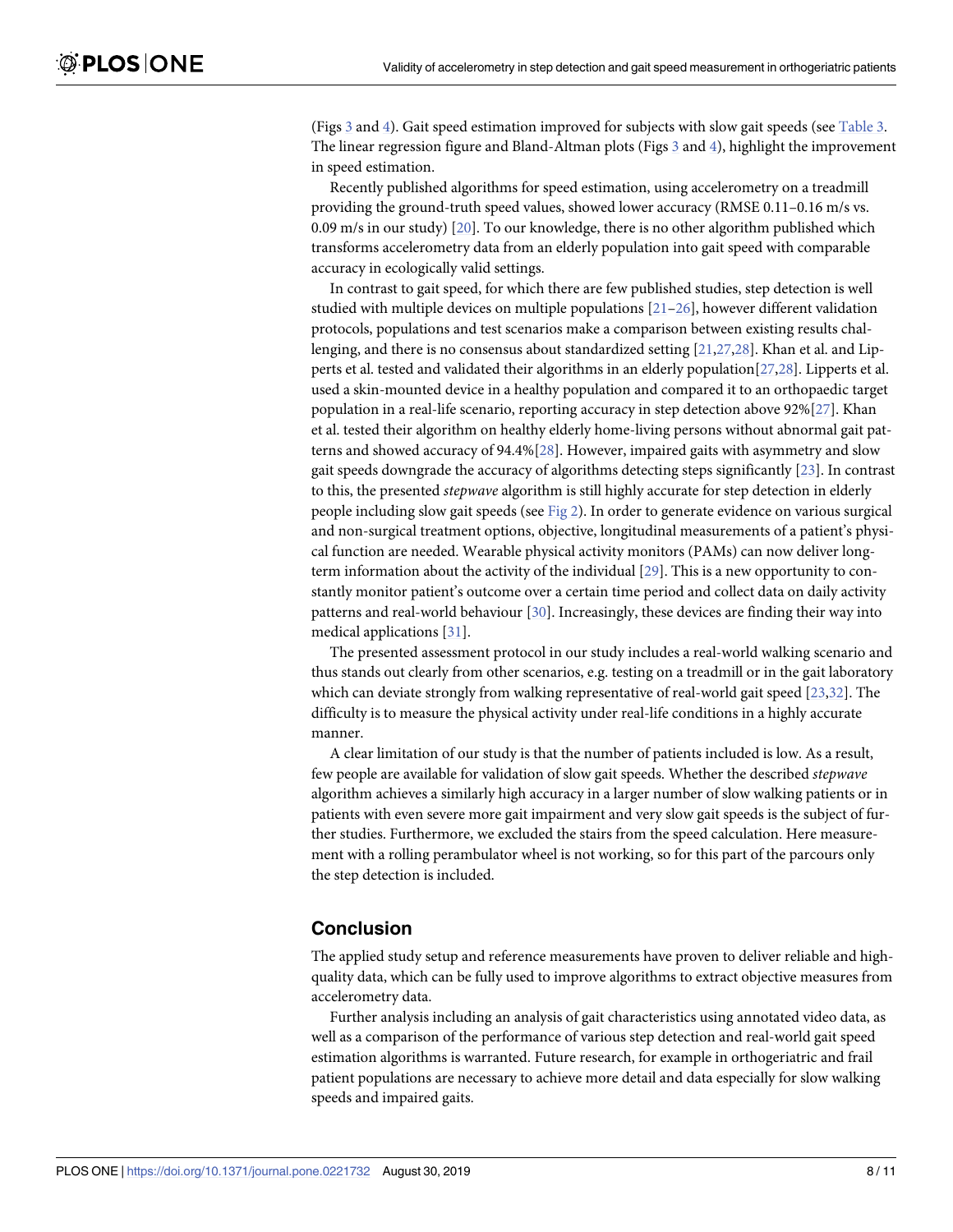<span id="page-8-0"></span>By improving accuracy of mobility assessment with accelerometer devices we can achieve a magnitude of insight information about long-term mobility in different populations including frail and elderly patients.

# **Acknowledgments**

MS, IC, HH, AM are employees of Novartis Pharma AG, and may hold stock in, Novartis Pharma AG. MS is Professor and member of the medical faculty at University of Munich (LMU). We thank Martin Daumer and Christian Lederer from Trium Analysis Online GmbH and the Sylvia Lawry Center for MS Research e.V. in Munich for providing the actibelt $\mathbb R$  and technical support. The dataset is available under <https://doi.org/10.5281/zenodo.3153170>.

### **Author Contributions**

**Conceptualization:** Alexander M. Keppler, Matthias Schieker, Julian Fürmetz.

**Data curation:** Timur Nuritidinow.

**Formal analysis:** Timur Nuritidinow, Arne Mueller, Holger Hoefling, Ieuan Clay.

**Investigation:** Alexander M. Keppler.

**Methodology:** Julian Fürmetz.

**Project administration:** Alexander M. Keppler, Matthias Schieker, Ieuan Clay, Wolfgang Böcker, Julian Fürmetz.

**Resources:** Wolfgang Böcker.

**Software:** Timur Nuritidinow, Arne Mueller, Holger Hoefling.

**Visualization:** Holger Hoefling.

**Writing** - original draft: Alexander M. Keppler, Timur Nuritidinow, Julian Fürmetz.

**Writing – review & editing:** Arne Mueller, Holger Hoefling, Matthias Schieker, Ieuan Clay, Wolfgang Böcker, Julian Fürmetz.

#### **References**

- **[1](#page-1-0).** Peri K, Kerse N, Robinson E, Parsons M, Parsons J, Latham N. Does functionally based activity make a difference to health status and mobility? A randomised controlled trial in residential care facilities (The Promoting Independent Living Study; PILS). Age and Ageing. 2007 Oct 11; 37(1):57–63. [https://doi.org/](https://doi.org/10.1093/ageing/afm135) [10.1093/ageing/afm135](https://doi.org/10.1093/ageing/afm135) PMID: [17965045](http://www.ncbi.nlm.nih.gov/pubmed/17965045)
- **[2](#page-1-0).** Jeong J-N, Kim S-H, Park K-N. Relationship between objectively measured lifestyle factors and health factors in patients with knee osteoarthritis. Medicine. 2019 Jun; 98(26):e16060. [https://doi.org/10.1097/](https://doi.org/10.1097/MD.0000000000016060) [MD.0000000000016060](https://doi.org/10.1097/MD.0000000000016060) PMID: [31261513](http://www.ncbi.nlm.nih.gov/pubmed/31261513)
- **[3](#page-1-0).** Paudel S, Owen AJ, Owusu-Addo E, Smith BJ. Physical activity participation and the risk of chronic diseases among South Asian adults: a systematic review and meta-analysis. Scientific Reports. 2019 Dec 5; 9(1):9771. <https://doi.org/10.1038/s41598-019-46154-3> PMID: [31278314](http://www.ncbi.nlm.nih.gov/pubmed/31278314)
- **[4](#page-1-0).** Goldman MD, Motl RW, Rudick RA. Possible clinical outcome measures for clinical trials in patients with multiple sclerosis. Therapeutic Advances in Neurological Disorders. 2010 Jul 23; 3(4):229–39. <https://doi.org/10.1177/1756285610374117> PMID: [21179614](http://www.ncbi.nlm.nih.gov/pubmed/21179614)
- **[5](#page-1-0).** Afilalo J, Eisenberg MJ, Morin J-FF, Bergman H, Monette J, Noiseux N, et al. Gait Speed as an Incremental Predictor of Mortality and Major Morbidity in Elderly Patients Undergoing Cardiac Surgery. Journal of the American College of Cardiology. 2010 Nov; 56(20):1668–76. [https://doi.org/10.1016/j.jacc.](https://doi.org/10.1016/j.jacc.2010.06.039) [2010.06.039](https://doi.org/10.1016/j.jacc.2010.06.039) PMID: [21050978](http://www.ncbi.nlm.nih.gov/pubmed/21050978)
- **[6](#page-1-0).** Lauretani F, Ticinesi A, Gionti L, Prati B, Nouvenne A, Tana C, et al. Short-Physical Performance Battery (SPPB) score is associated with falls in older outpatients. Aging clinical and experimental research. 2018 Dec 4;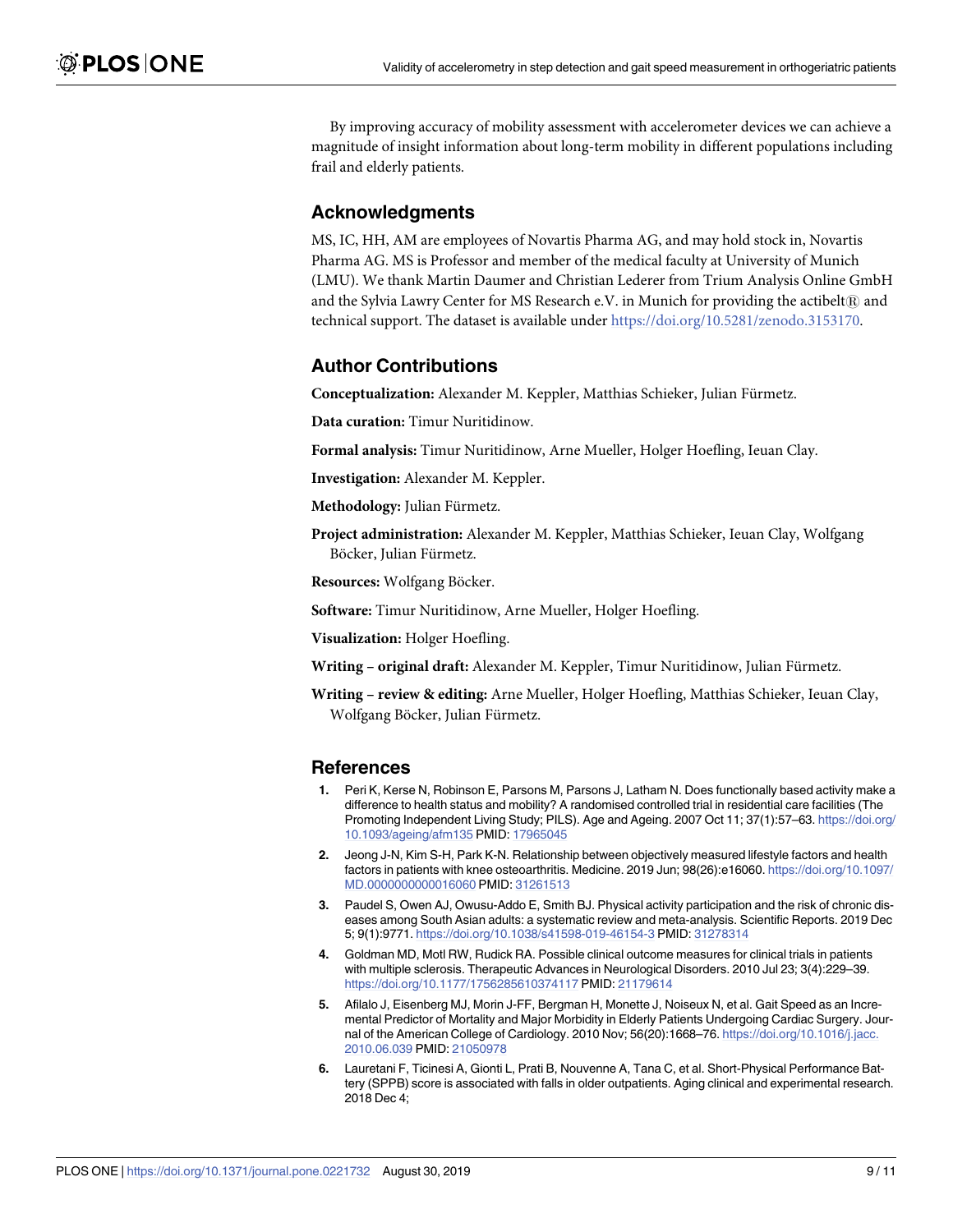- <span id="page-9-0"></span>**[7](#page-1-0).** ATS Committee on Proficiency Standards for Clinical Pulmonary Function Laboratories. ATS statement: guidelines for the six-minute walk test. American journal of respiratory and critical care medicine. 2002 Jul 1; 166(1):111–7. <https://doi.org/10.1164/ajrccm.166.1.at1102> PMID: [12091180](http://www.ncbi.nlm.nih.gov/pubmed/12091180)
- **[8](#page-1-0).** Takayanagi N, Sudo M, Yamashiro Y, Lee S, Kobayashi Y, Niki Y, et al. Relationship between Daily and In-laboratory Gait Speed among Healthy Community-dwelling Older Adults. Scientific reports. 2019 Mar 5; 9(1):3496. <https://doi.org/10.1038/s41598-019-39695-0> PMID: [30837520](http://www.ncbi.nlm.nih.gov/pubmed/30837520)
- **[9](#page-1-0).** Sievi NA, Brack T, Brutsche MH, Frey M, Irani S, Leuppi JD, et al. Accelerometer- versus questionnaire-based assessment of physical activity and their changes over time in patients with COPD. International journal of chronic obstructive pulmonary disease. 2017; 12:1113–8. [https://doi.org/10.2147/](https://doi.org/10.2147/COPD.S130195) [COPD.S130195](https://doi.org/10.2147/COPD.S130195) PMID: [28435244](http://www.ncbi.nlm.nih.gov/pubmed/28435244)
- **[10](#page-1-0).** Koolhaas CM, van Rooij FJAJ, Cepeda M, Tiemeier H, Franco OH, Schoufour JD. Physical activity derived from questionnaires and wrist-worn accelerometers: Comparability and the role of demographic, lifestyle, and health factors among a population-based sample of older adults. Clinical Epidemiology. 2018; 10:1–16. <https://doi.org/10.2147/CLEP.S147613> PMID: [29296097](http://www.ncbi.nlm.nih.gov/pubmed/29296097)
- **[11](#page-1-0).** Cyarto E V, Myers AM, Tudor-Locke C. Pedometer accuracy in nursing home and community-dwelling older adults. Medicine and science in sports and exercise. 2004 Feb; 36(2):205–9. [https://doi.org/10.](https://doi.org/10.1249/01.MSS.0000113476.62469.98) [1249/01.MSS.0000113476.62469.98](https://doi.org/10.1249/01.MSS.0000113476.62469.98) PMID: [14767241](http://www.ncbi.nlm.nih.gov/pubmed/14767241)
- **[12](#page-1-0).** Plasqui G, Westerterp KR. Physical activity assessment with accelerometers: an evaluation against doubly labeled water. Obesity (Silver Spring, Md). 2007 Oct; 15(10):2371–9.
- **[13](#page-1-0).** Motl RW, Weikert M, Suh Y, Sosnoff JJ, Pula J, Soaz C, et al. Accuracy of the actibelt(®) accelerometer for measuring walking speed in a controlled environment among persons with multiple sclerosis. Gait & posture. 2012 Feb; 35(2):192–6.
- **[14](#page-1-0).** Bassett DR, Toth LP, LaMunion SR, Crouter SE, Crouter SE. Step Counting: A Review of Measurement Considerations and Health-Related Applications. Sports medicine (Auckland, NZ). 2017 Jul 22; 47 (7):1303–15.
- **[15](#page-2-0).** Aigner G, Grimm B, Lederer C, Daumer M. Method to collect ground truth data for walking speed in real-world environments: description and validation. PeerJ Preprints. 2019; 7:e27558v1.
- **[16](#page-2-0).** Aminian K, Robert P, Buchser EE, Rutschmann B, Hayoz D, Depairon M. Physical activity monitoring based on accelerometry: validation and comparison with video observation. Medical & Biological Engineering & Computing. 1999 May; 37(3):304–8.
- **[17](#page-3-0).** Schimpl M, Moore C, Lederer C, Neuhaus A, Sambrook J, Danesh J, et al. Association between walking speed and age in healthy, free-living individuals using mobile accelerometry—a cross-sectional study. PloS one. 2011; 6(8):e23299. <https://doi.org/10.1371/journal.pone.0023299> PMID: [21853107](http://www.ncbi.nlm.nih.gov/pubmed/21853107)
- **[18](#page-4-0).** Schimpl M, Lederer C, Daumer M. Development and validation of a new method to measure walking speed in free-living environments using the actibelt platform. PLoS ONE. 2011 Aug 5; 6(8):e23080. <https://doi.org/10.1371/journal.pone.0023080> PMID: [21850254](http://www.ncbi.nlm.nih.gov/pubmed/21850254)
- **[19](#page-4-0).** Sabatini AM, Ligorio G, Mannini A. Fourier-based integration of quasi-periodic gait accelerations for drift-free displacement estimation using inertial sensors. BioMedical Engineering OnLine. 2015 Dec 23; 14(1):106.
- **[20](#page-7-0).** McGinnis RS, Mahadevan N, Moon Y, Seagers K, Sheth N, Wright JA, et al. A machine learning approach for gait speed estimation using skin-mounted wearable sensors: From healthy controls to individuals with multiple sclerosis. Yang J-M, editor. PLoS ONE. 2017 Jun 1; 12(6):e0178366. [https://doi.](https://doi.org/10.1371/journal.pone.0178366) [org/10.1371/journal.pone.0178366](https://doi.org/10.1371/journal.pone.0178366) PMID: [28570570](http://www.ncbi.nlm.nih.gov/pubmed/28570570)
- **[21](#page-7-0).** Raymond M, Winter A, Holland AE. Validation of an Activity Monitor in Older Inpatients Undergoing Slow Stream Rehabilitation. Journal of Physical Activity and Health. 2015; 12(9):1298–303. [https://doi.](https://doi.org/10.1123/jpah.2014-0347) [org/10.1123/jpah.2014-0347](https://doi.org/10.1123/jpah.2014-0347) PMID: [25494242](http://www.ncbi.nlm.nih.gov/pubmed/25494242)
- **22.** Feng Y, Wong CK, Janeja V, Kuber R, Mentis HM. Comparison of tri-axial accelerometers step-count accuracy in slow walking conditions. Gait and Posture. 2017; 53:11–6. [https://doi.org/10.1016/j.](https://doi.org/10.1016/j.gaitpost.2016.12.014) [gaitpost.2016.12.014](https://doi.org/10.1016/j.gaitpost.2016.12.014) PMID: [28064084](http://www.ncbi.nlm.nih.gov/pubmed/28064084)
- **[23](#page-7-0).** Thorup CB, Andreasen JJ, Sørensen EE, Grønkjær M, DInesen BI, Hansen J. Accuracy of a step counter during treadmill and daily life walking by healthy adults and patients with cardiac disease. BMJ Open. 2017 Mar 31; 7(3):e011742. <https://doi.org/10.1136/bmjopen-2016-011742> PMID: [28363918](http://www.ncbi.nlm.nih.gov/pubmed/28363918)
- **24.** Storti KL, Pettee KK, Brach JS, Talkowski JB, Richardson CR, Kriska AM. Gait speed and step-count monitor accuracy in community-dwelling older adults. Medicine and Science in Sports and Exercise. 2008 Jan; 40(1):59–64. <https://doi.org/10.1249/mss.0b013e318158b504> PMID: [18091020](http://www.ncbi.nlm.nih.gov/pubmed/18091020)
- **25.** Fortune E, Lugade V, Morrow M, Kaufman K. Validity of using tri-axial accelerometers to measure human movement—Part II: Step counts at a wide range of gait velocities. Medical Engineering and Physics. 2014; 36(6):659–69. <https://doi.org/10.1016/j.medengphy.2014.02.006> PMID: [24656871](http://www.ncbi.nlm.nih.gov/pubmed/24656871)